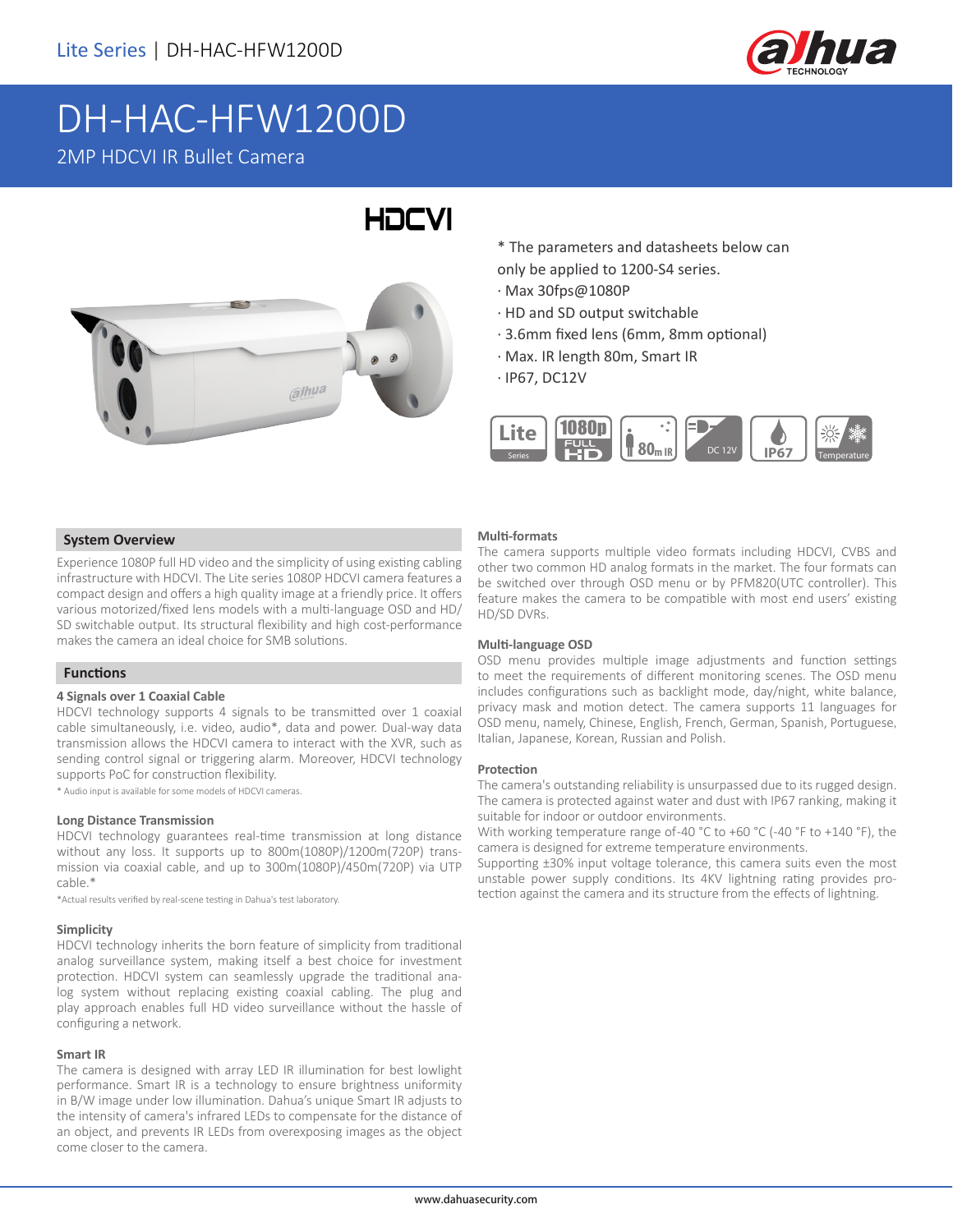# Lite Series | DH-HAC-HFW1200D

### **Technical Specification**

| Image Sensor                    | 1/2.7" CMOS                                   |
|---------------------------------|-----------------------------------------------|
| <b>Effective Pixels</b>         | 1920(H)×1080(V), 2MP                          |
| <b>Scanning System</b>          | Progressive                                   |
| <b>Electronic Shutter Speed</b> | PAL: 1/25~1/100000s<br>NTSC: 1/30~1/100000s   |
| Minimum Illumination            | 0.02Lux/F1.85, 30IRE, 0Lux IR on              |
| S/N Ratio                       | More than 65dB                                |
| <b>IR Distance</b>              | Up to 80m (262feet)                           |
| IR On/Off Control               | Auto / Manual                                 |
| <b>IR LEDS</b>                  | $\overline{2}$                                |
| Lens                            |                                               |
| Lens Type                       | Fixed lens / Fixed iris                       |
| Mount Type                      | Board-in                                      |
| Focal Length                    | 3.6mm (6mm, 8mm Optional)                     |
| Max Aperture                    | F1.85                                         |
| Angle of View                   | H: 87.5°(54.7°/41°)                           |
| <b>Focus Control</b>            | N/A                                           |
| <b>Close Focus Distance</b>     | 900mm (2000mm/3500mm)<br>35.4" (78.7"/137.8") |

#### DORI Distance

Note: The DORI distance is a "general proximity" of distance which makes it easy to pinpoint the right camera for your needs. The DORI distance is calculated based on sensor specification and lab test result according to EN 62676-4 which defines the criteria for Detect, Observe, Recognize and Identify respectively.

|           | <b>DORI</b><br>Definition | <b>Distance</b>                                                |
|-----------|---------------------------|----------------------------------------------------------------|
| Detect    | 25px/m<br>(8px/ft)        | $3.6$ mm: 53m $(175ft)$<br>6mm: 80m(262ft)<br>8mm: 107m(350ft) |
| Observe   | 63px/m<br>(19px/ft)       | 3.6mm: 21m(70ft)<br>6mm: 32m(105ft)<br>8mm:43m(140ft)          |
| Recognize | 125px/m<br>(38px/ft)      | $3.6$ mm: $11m(35ft)$<br>6mm: 16m(52ft)<br>8mm:21m(70ft)       |
| Identify  | 250ppm<br>(76px/ft)       | $3.6$ mm: $5m(17ft)$<br>6mm: 8m(26ft)<br>8mm: 11m(35ft)        |
|           |                           |                                                                |

## Pan / Tilt / Rotation

| Pan/Tilt/Rotation | Pan: $0^{\circ} \approx 360^{\circ}$<br>Tilt: $0^{\circ}$ $\sim$ 87 $^{\circ}$<br>Rotation: $0^\circ \approx 360^\circ$ |
|-------------------|-------------------------------------------------------------------------------------------------------------------------|
| Video             |                                                                                                                         |
| Resolution        | 1080P (1920×1080)                                                                                                       |
| Frame Rate        | 25/30fps@1080P, 25/30/50/60fps@720P                                                                                     |
| Video Output      | 1-channel BNC high definition video output / CVBS<br>video output (Can switch)                                          |

| Day/Night                                 | Auto (ICR) / Manual                                                                                                               |
|-------------------------------------------|-----------------------------------------------------------------------------------------------------------------------------------|
| <b>OSD Menu</b>                           | Multi-language                                                                                                                    |
| <b>BLC Mode</b>                           | BLC / HLC / DWDR                                                                                                                  |
| <b>WDR</b>                                | <b>DWDR</b>                                                                                                                       |
| <b>Gain Control</b>                       | AGC                                                                                                                               |
| <b>Noise Reduction</b>                    | 2D                                                                                                                                |
| <b>White Balance</b>                      | Auto / Manual                                                                                                                     |
| Smart IR                                  | Auto / Manual                                                                                                                     |
| Certifications                            |                                                                                                                                   |
| Certifications                            | CE (EN55032, EN55024, EN50130-4)<br>FCC (CFR 47 FCC Part 15 subpartB, ANSI C63.4-2014)<br>UL (UL60950-1+CAN/CSA C22.2 No.60950-1) |
| Interface                                 |                                                                                                                                   |
| Audio Interface                           | N/A                                                                                                                               |
| Eelectrical                               |                                                                                                                                   |
| Power Supply                              | 12V DC ±30%                                                                                                                       |
| Power Consumption                         | Max 5.4W (12V DC, IR on)                                                                                                          |
| Environmental                             |                                                                                                                                   |
| <b>Operating Conditions</b>               | -40°C ~ +60°C (-40°F ~ +140°F) / Less than 95% RH<br>* Start up should be done at above-40°C (-40°F)                              |
| <b>Storage Conditions</b>                 | -40°C ~ +60°C (-40°F ~ +140°F) / Less than 95% RH                                                                                 |
| Ingress Protection & Vandal<br>Resistance | <b>IP67</b>                                                                                                                       |
| Construction                              |                                                                                                                                   |
| Casing                                    | Aluminium                                                                                                                         |
| <b>Dimensions</b>                         | 241.8mm×90.4mm×90.4mm (9.52"×3.56"×3.56")                                                                                         |
| Net Weight                                | 0.59kg (1.30lb)                                                                                                                   |
| <b>Gross Weight</b>                       | 0.69kg (1.52lb)                                                                                                                   |